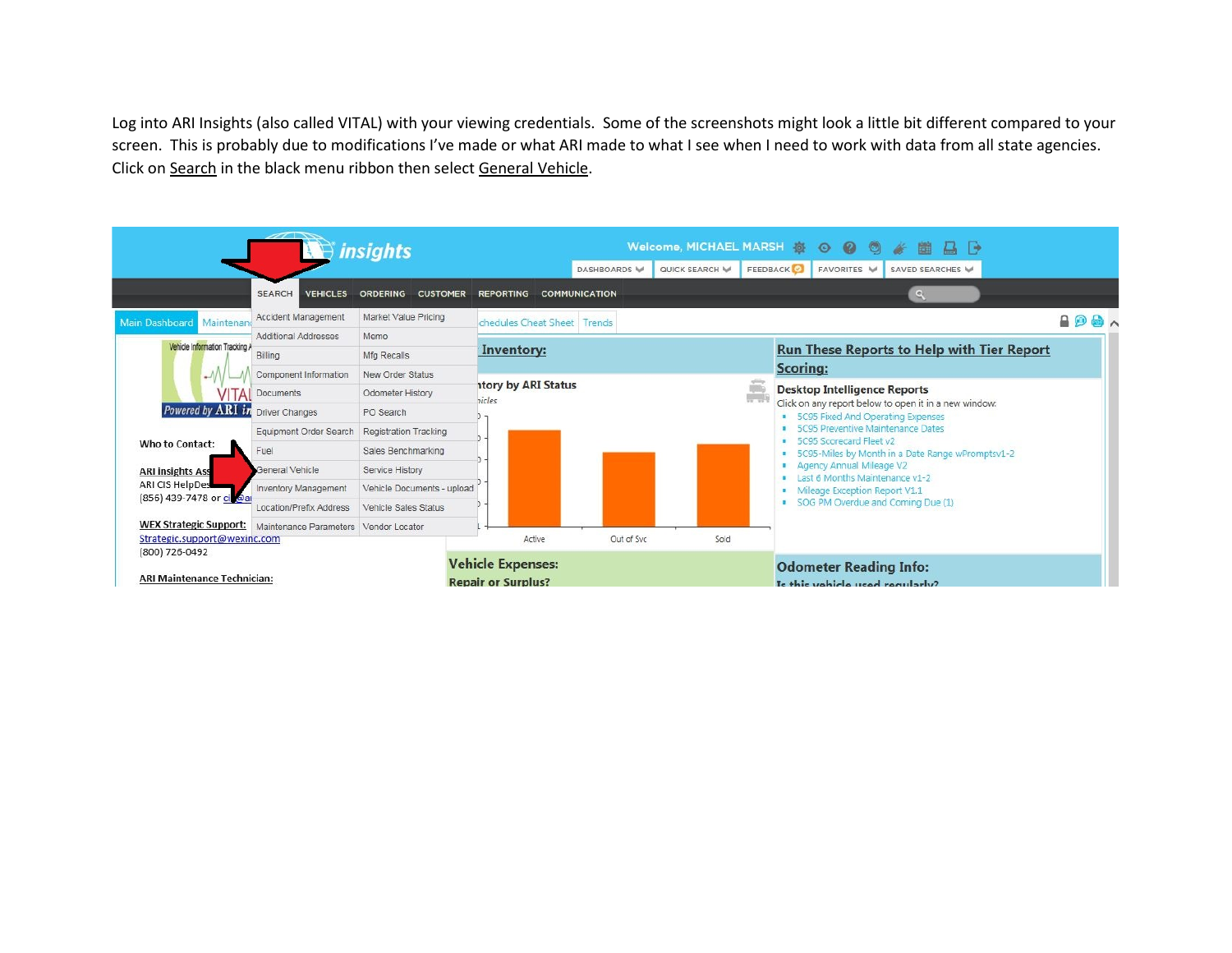Look for the Vehicle search parameter box and insert your vehicle number. You can use the State ID# or the ARI vehicle number. I've placed a random State ID# in this screenshot for demonstration purposes. Click on Search after you've entered the vehicle number.

| <b>SEARCH</b><br><b>VEHICLES</b>          | <b>ORDERING</b>           | <b>CUSTOMER</b> | <b>REPORTING</b><br><b>COMMUNICATION</b> |                                                      | $\mathbf{Q}$                |                               |
|-------------------------------------------|---------------------------|-----------------|------------------------------------------|------------------------------------------------------|-----------------------------|-------------------------------|
|                                           |                           |                 |                                          |                                                      |                             | <b>Basic</b>                  |
| General Vehicle Search @                  |                           | Add Fields      | $\ddot{\phantom{0}}$                     |                                                      |                             | <b>Search</b><br><b>Reset</b> |
| Client                                    | Vehicle                   | $\mathbb X$     | $\mathbb X$<br>VIN (last 8)              | <b>Status</b>                                        |                             | x                             |
| $\overline{\mathsf{v}}$<br>Select Options | 518-94619                 |                 | $\odot$<br>Enter Text                    | $\overline{\mathsf{v}}$<br>$\odot$<br>Select Options | 画<br>To<br>From             | 圓                             |
| $\propto$<br>Site-LocationID              | <b>Division</b>           | $\mathbb X$     | $\mathbf x$<br>VIN                       | $\mathbb X$<br><b>ARI Maintenance</b>                | Agency Name                 | $\times$                      |
| <b>Enter Text</b>                         | Select Options            | $\checkmark$    | <b>Enter Text</b>                        |                                                      | <b>Enter Text</b>           |                               |
| <b>Location Name</b>                      |                           | $\mathbb X$     | Asset Type                               |                                                      |                             | x                             |
| <b>Enter Text</b>                         |                           |                 | Asset Type Select Options                | V Sub-Type Select an option                          | 閿<br>Class Select an option |                               |
| x<br>Agencies                             | Report My Driving Sticker |                 | x                                        | x<br>Contact                                         | Program ID/Name             | $\mathbb X$                   |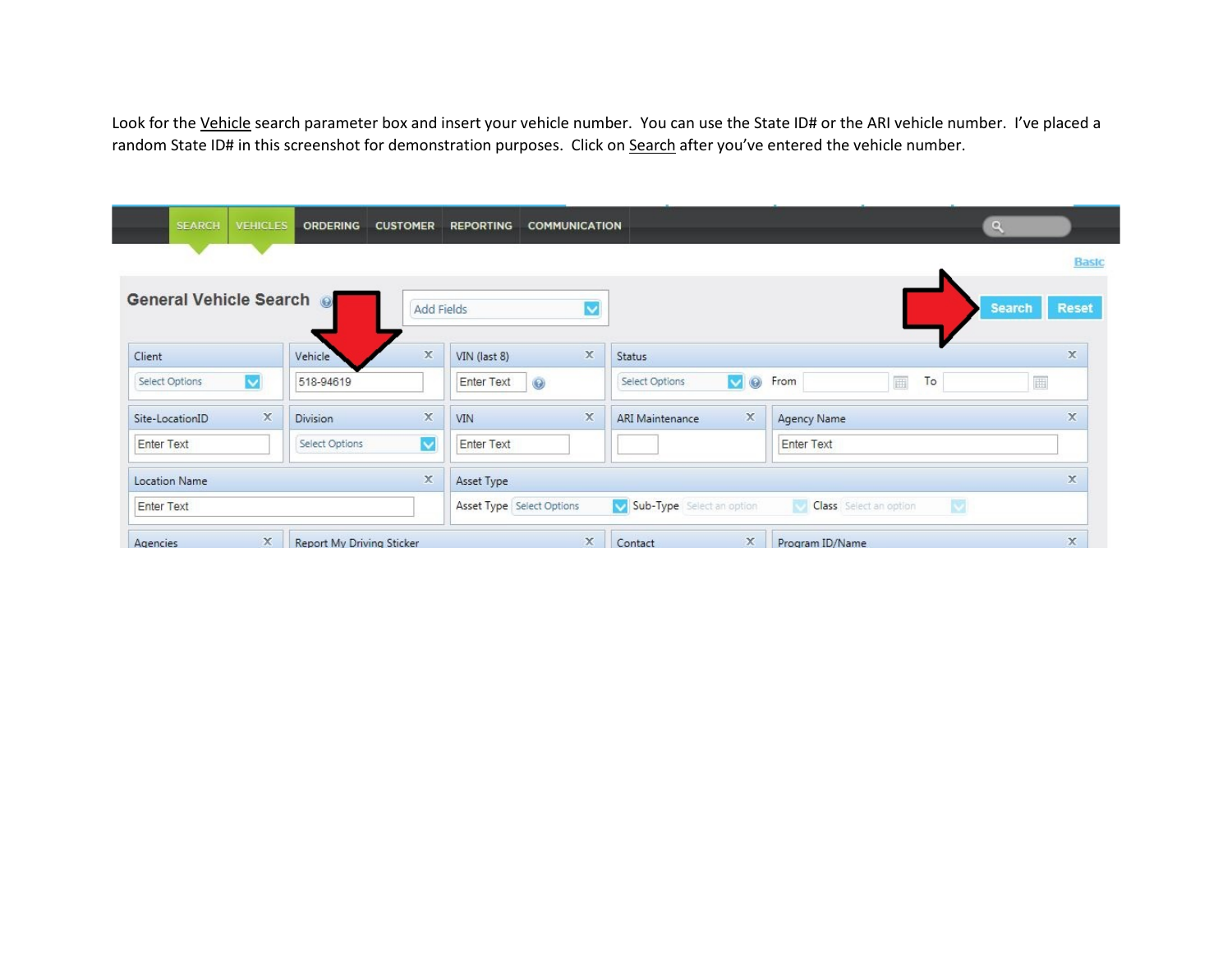## The vehicle's General Vehicle Information screen will appear. Look for the Fuel Entry tab (grey button) and click on it.

| Additional Addresses                                                                                                                                            |         | Billing                              | Component Info        |                                                                                                               | <b>Documents</b>                                    |                 | Driver Updates                                                                                             | Expenses                   | Fuel Card History                                                                                         | Fuel Entry     | Fuel Trans |  |
|-----------------------------------------------------------------------------------------------------------------------------------------------------------------|---------|--------------------------------------|-----------------------|---------------------------------------------------------------------------------------------------------------|-----------------------------------------------------|-----------------|------------------------------------------------------------------------------------------------------------|----------------------------|-----------------------------------------------------------------------------------------------------------|----------------|------------|--|
| General Info                                                                                                                                                    | History |                                      | <b>Inventory Mgmt</b> | Maintenance                                                                                                   |                                                     | Memos           | Odometer                                                                                                   | Order Detail               | Registration                                                                                              | LeDowntimeView |            |  |
| Customize                                                                                                                                                       |         |                                      |                       |                                                                                                               |                                                     | 2006 FORD F-250 | General Vehicle Information ®<br>Client: 5C95 ARI Vehicle: T06908 State ID #: 518-94619 Lic Plate: GV25828 |                            |                                                                                                           |                | VEAX       |  |
| General                                                                                                                                                         |         |                                      |                       |                                                                                                               |                                                     |                 |                                                                                                            |                            |                                                                                                           |                |            |  |
| Division: 89<br><b>Status Date:</b>                                                                                                                             |         | Agencies: 8907<br>Car / Truck: Truck |                       | <b>Status: Active</b>                                                                                         | Asset Type: Truck LD                                |                 | <b>Assigned Status:</b><br>Sub-Type:                                                                       |                            | <b>Cust Status:</b><br>CSS/FAP Name: Maria Diaz                                                           |                |            |  |
| <b>Description</b>                                                                                                                                              |         |                                      |                       | Lease                                                                                                         |                                                     |                 |                                                                                                            | Order                      |                                                                                                           |                |            |  |
| Model Year: 2006<br>Make: FORD<br>Model: F250<br>Model Line: 00<br>VIN: 1FTNF20516EB34698<br>VIN Model: F-250<br>Exterior:<br>Interior:<br>and the state of the |         |                                      |                       | Type: NON-ARI<br>Vendor: OWNED<br>Residual: \$0.00<br><b>MIS: 153</b><br>Lease Start Date:<br>Lease End Date: | Purchase Price: \$17,705.00<br>Months/Miles/KM: 0/0 |                 |                                                                                                            | Order Date:<br>Order Type: | Exp. Deliv. Date:<br>Delivery Date: 10/06/2005<br>On-Road Date:<br>Previous Vehicle:<br>Who Will License: |                |            |  |